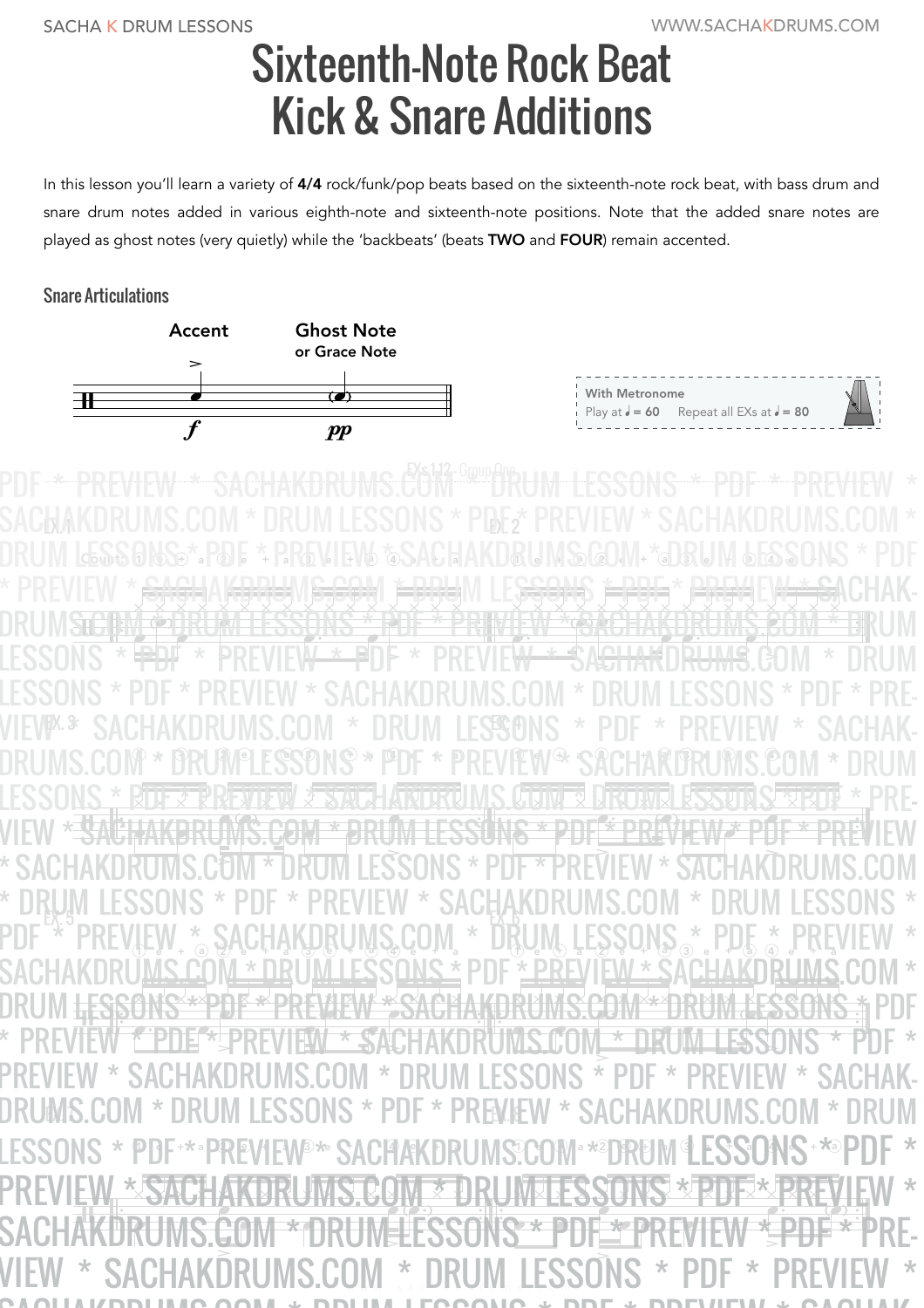

www.sachakterums.com  $\mathbb{W}$   $\rightarrow$   $\mathbb{W}$   $\rightarrow$   $\mathbb{W}$   $\rightarrow$   $\mathbb{W}$ ™ ™ <u>₩₩₩₹ĠŢŗŢŔĎŔŇŇŇŶŇŴ₩</u> <u>╶╳┞Ӿ╴╳╶Ϗ┧ϨϓϦϹϏͿϓϓϓϓϹͰϔϒϏͿϞϏϨϯͶ</u><br>┙┖╆╁╆┲╒┠╁╁╡╺╣╝┲┱╶ϓϓϦ╁╁ϓϓϓ╁ϨϯͶ  $\frac{1}{2}$ <u>, KRIM \* PIKUNA KYSKIKY \* 21.</u><br>NG x dhe x ddiview x dhe x dde ™ **WIS \* POF \* PREVIEW \* SACHA**  $\mathbf{\overline{M}}$ DRÚMS.COM FIRUM LESSONS ™ ™ <u>\*\*SACHAKDRUMS.COM \*\* DI</u> ₽|<br>N JW LESSONS \* PDE \* PDE \* H ™  $\mathbb{I}$  $+$  $+$   $\bullet$  $\bullet$   $\bullet$ > <sup>+</sup>e P  $\bullet$   $\bullet$   $\bullet$  ¡  $\overline{a}$ >  $AB = AKU$  $p$  alg  $\frac{1}{2}$ ⊕ີ້ a $\bigcup_{i=1}^n$ >  $\bullet$   $\bullet$   $\bullet$   $\bullet$  $\frac{1}{2}$ /  $\gamma$  , and  $\gamma_e$ -<br>-<br>- ¡ 月<br>C  $\frac{1}{4}$  $\leq$   $\frac{1}{2}$  ¡ **BREVIT** >  $\widetilde{M^{\oplus_n}}$ ,<br>+) a  $28$  $111$ <u>ခ</u>္<br>(၂၁) > ¡  $\overline{\mathcal{P}}$  $\bar{\epsilon}$ <u>ण</u><br>न  $\sim$   $\sim$ /  $dEW$ +  $\phi$  $\circ$  SAC  $\circ$  $\Rightarrow$   $\Lambda$ 1 (a) >  $\mathbb{R}$  $\mathbb{R} \mathbb{L}$  ¡  $\sqrt{2}$  $\overline{t}$ e;O:W \* DRU:W FE \$201  $\bf S$ ේ > <u> , Pl</u>  $\cdot$ U $\bullet$  $\overline{0}$   $\overline{\Phi}$   $\overline{\Phi}$ .<br>€P RL > /  $\frac{1}{0}$  e  $\frac{1}{0}$ + $\begin{array}{c}\n\text{P} \\
\text{P} \\
\text{P}\n\end{array}$   $\begin{array}{c}\n\text{P} \\
\text{P} \\
\text{P}\n\end{array}$ - 1  $\frac{1}{1}$ a $_{\mathrm{a}}$   $_{\mathrm{a}}$ > e $\frac{1}{2}$  $\frac{1}{4}$   $\frac{4}{9}$   $\frac{6}{9}$ e $\frac{1}{6}$  +  $\ddot{\textbf{r}}$  of the vily a>  $\frac{1}{2}$ l,  $^{\prime\prime}_{\circ}$  +  $M *$ aיוטוש<br>י⊕ ∘ ⊚<br>דחח ≁ + $\mathbb{Z}^n$  $\frac{1}{2}$ > e $\frac{1}{2}$  $\frac{1}{2}$  $\mathbf{r}_{\mathbf{c}}^{\mathbf{d}}$  $\left| \right|$ **PAYA** œ <sub></sub> <u>। समस्त्रा । अन्यम्</u><br>≺ <del>४ ४ % % % % % %</del> **ENDEN** œ **E** PITE IVI LL DE DI S  $X = X_0$ **WWW** " <u>" " " " " " " " " " " " " " "</u> œ œ œ **2015 - 202** œ œ œ<br><del>œ</del> 2 EVIE W \* 87.16 X)<br>C **PER ATADRUMS CEIN &** œ œ <u><sup>≥</sup> XU}W</u> **2 RUAL 4 SECOLU** œ œ œ  $\sqrt{2\mu}$ **<u>/wege</u>** UN<del>S</del> ¥<br>₽ e<br>C **WE WARE ONLY 25** œ **EW YOR** œ ¿ ¿ ¿ ¿ ¿ ¿ ¿ ¿ X<br>H œ ¿ ¿ ¿ ¿ ¿ ¿ ¿ ¿ **RÜM ¢ LIVALE**  $\widetilde{\Omega}$ œ ¿ ¿ ¿ ¿ **e**bill À **AURU APAREL HOLE** W \* E ¿ ¿ ¿ ¿ ¿ ¿ ¿ ¿ œ œ e<br>E e<br>S ™<br>Note  $e^{\frac{1}{2}}$ ڸ<br>┌  $\overline{\mathcal{G}}$  $^{\prime}$   $^{\prime}$   $^{\prime}$   $^{\prime}$   $^{\prime}$   $^{\prime}$   $^{\prime}$   $^{\prime}$   $^{\prime}$   $^{\prime}$   $^{\prime}$   $^{\prime}$   $^{\prime}$   $^{\prime}$   $^{\prime}$   $^{\prime}$   $^{\prime}$   $^{\prime}$   $^{\prime}$   $^{\prime}$   $^{\prime}$   $^{\prime}$   $^{\prime}$   $^{\prime}$   $^{\prime}$   $^{\prime}$   $^{\prime}$   $^{\prime}$   $^{\prime}$   $^{\prime}$   $^{\prime}$   $^{\prime$ ¥PREV EX. 14 EX. 14 EX. 14 EX. 14 EX. 14 EX. 14 EX. 14 **K.B CACLIAKDDHMC COM \* DDHM LECKA EX. IN THE STATE IN THE REVIEW OF STATE IN THE STATE IN THE STATE IN THE STATE IN THE STATE IN THE STATE IN T**  $\mathbb{W}^{\mathbb{S}}$  can  $*$  belim i eccanc  $*$  bdf  $*$  bdf $\mathbb{W}^{\mathbb{S}}$ SACHAKDRUMS.COM \* DRUM LESSONS \* PDF \* PREVIEW \* SACHAKDRUMS.COM \* DRUM LESSONS \* PDF \* PREVIEW \* SACHAKDRUMS.COM \* DRUM LESSONS \* PDF \* PREVIEW \* <del>SACH</del>AK<del>DRU</del>MS<del>.COM \* DRU</del>M LES<del>SONS \* PDF \* PREVIEW \* SACHAK-</del> DRUMSTE DRUM STELLO RUM LESSONS \* PDF \* PREVIEW \* SACHAKUMS FOR UNISTIAL LESSONS \* <del>"PDF \*</del> PREVIEW<del> \* F</del>DF \* PREVIE<del>W \* SACHA</del>KDRUMS.G<del>OM</del> \* DRUM LESSONS \* PDF \* PREVIEW \* SACHAKDRUMS.COM \* DRUM LESSONS \* PDF \* PRE-VIEW \* SACHAKDRUMS.COM \* DRUM LESSONS \* PDF \* PREVIEW \* SACHAK-DRUMS.COM \* DRUM LESSONS \* PDF \* PREVIEW \* SACHAKDRUMS.COM \* DRUM LESSONS \* RDF \* PREVIEW \* SACHAKDRUMS.COM \* DRUM LESSONS \* PRE-VIEW \* SACHAKDRUMS.COM \* DRUM LESSONS \* PDF \* PREVIEW \* PDF \* PREVIEW \* SACHAKDRUMS.COM \* DRUM LESSONS \* PDF \* PREVIEW \* SACHAKDRUMS.COM \* DRUM LESSONS \* PDF \* PREVIEW \* SACHAKDRUMS.COM \* DRUM LESSONS \* PDF \* PREVJEW+ \*& SACHAKDRUMS&COM\* \* DRUM LESSQNS®\* • PD5 & @PREVIEW \* SACHAKDRU<del>MS.C</del>OM \* DRU<del>M LES</del>S<del>ONS \*</del> PDF <del>\* PRE</del>VIE<del>W \* SACHAKDRUMS</del>.COM \* DRUM LESSONS \* PDF \* PREVIEW \* SACHAKDRUMS.COM \* DRUM LESSONS \* PDF \* PREVIEW <del>\* PDF</del> \*<del>JPRE</del>VIE<del>W \* S</del>ACHAKDRUMS.COM \* DRU<del>M LESSONS</del> \* PDF \* PREVIEW \* SACHAKDRUMS.COM \* DRUM LESSONS \* PDF \* PREVIEW \* SACHAK-DRUMS.COM \* DRUM LESSONS \* PDF \* PREVIEW \* SACHAKDRUMS.COM \* DRUM LESSONS \* PDF \* PREVIEW \* SACHAKDRUMS.COM \* DRUM LESSONS \* PDF \* PREVIEW \* SACHAKDRUMS.COM \* DRUM LESSONS \* PDF \* PREVIEW \* SACHAKDR<del>U</del>MS.<del>COM \*</del> DRUM LESSON<del>S \* P</del>DF \* PREVIEW \* PDF \* PRE-VIEW \* SACHAKDRUMS.COM \* DRUM LESSONS \* PDF \* PREVIEW \* SACHAKDRUMS.COM \* DRUM LESSONS \* PDF \* PREVIEW \* SACHAK-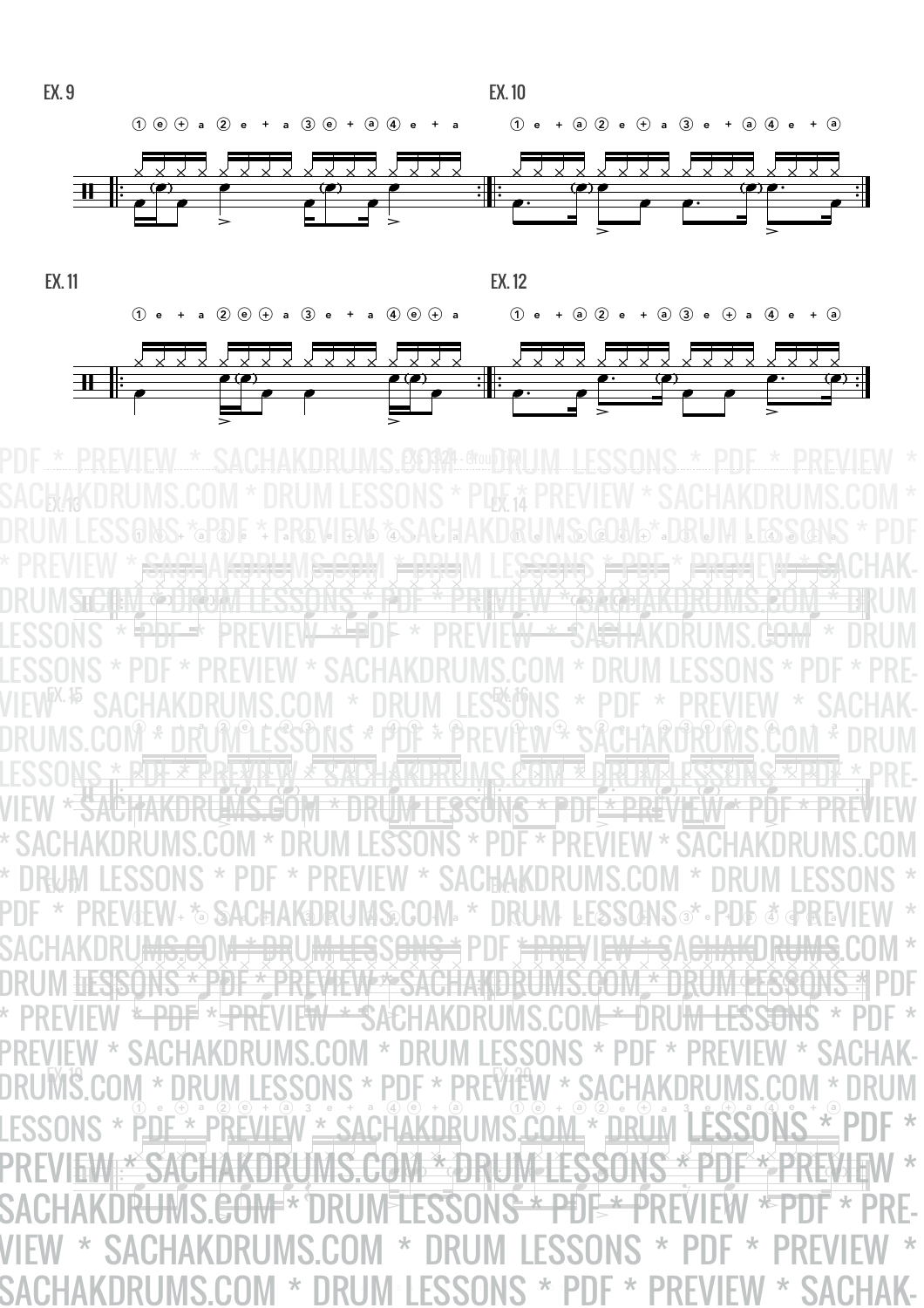



www.sachakterums.com ™ ™  $\mathbf{H}$ <del>™</del> <u>╶╳┞Ӿ╌╳╌╳╁╳┎╳╁╳┢╝╳┈╳╜╳┞Ӽ╓╳┞Ӿ╉Ϩ╁ӥ</u><br>┙┖┹┹╆┲┲┲╂┢╫┥╡┶╝┛┪╶┽┶╒╂╫╓┧┼╘╘  $\frac{1}{2}$ <u>WA \* DUL \* DDLAN EWW DUL \* DDL</u><br>WY \* DUL \* DDLAN EWW DUL \* DDL ™ **WIS \* POF \* PREVIEW \* SACHA** ™ ™ DRÚMS COM EDRUM ELSSONS ™ ™ <u> \*SACHAKDRUMS.COM \* DI</u> ₽|<br>N JM FSSONS \* PDF \* PDF \* H ™  $\mathbf{I}$  $\mathbf{F}^*$  $\circ$   $\circ$   $\circ$  $\frac{1}{2}$ 10 >  $+$   $\sqrt{2}$  $\bullet$ <sup>7</sup> $\bullet$ > A Ja A KLO & DO CLO ¡<sup>+</sup> <sup>a</sup> <sup>3</sup> >  $\frac{1}{2}$  $\overline{\mathcal{H}}$  $\ddot{\phantom{0}}$  $\hat{p}$  , and  $\hat{p}$   $\hat{p}$  $\frac{1}{2}$  $\overline{\overline{n}}$  $R_{\ast}$   $>$   $R_{\ast}$ <u>ण</u><br>२  $F * PRFV$  $F$  $N * Q$  $9$  $\frac{1}{2}$  ¡ <u>ခ</u>္<br>၃၉ > •<br>1 R  $\overline{P}$ <sub>ነ</sub> ହ  $\frac{1}{1}$ / **DEW+ \* & & HCH**  $\frac{1}{2}$   $\left| \frac{1}{2} \right|$ >  $\mathbb{R}$  $\frac{1}{2}$  $\mathbf{F}$  $\mathcal{F}$  $\overline{t}$ e $\bullet$   $\bullet$   $\bullet$   $\bullet$   $\bullet$   $\bullet$  $\Theta$ **<u>st \$SCT</u>**  $\frac{1}{2}$   $\sqrt{2}$ >  $\frac{1}{\sqrt{4}}$  $\frac{1}{2}$  $\bullet$ **F**  $_{\circ}$  pri  $_{\circ}$ / ו וויטוויו<br>⊙ ∉ + ∗ ©<br>רחח ≁ חחח  $\frac{1}{2}$ + $\frac{1}{2}$ <br> $\frac{3}{2}$ > e $\frac{1}{2}$  $\frac{4}{1001111}$ eין<br>ח∕ה ים<br>ההה ļ,  $\frac{1}{2}$ > e ¡ <sup>a</sup> ¡<sup>2</sup> ¡ e4 Y  $\begin{bmatrix} 1 & 1 & 1 \ 1 & 1 & 1 \end{bmatrix}$ > e $\frac{1}{2}$  $\mathbb{R}$  $\ddot{r}$ e $\frac{1}{2}$ +∃<br>⊕<br>★ > ्र ध्यू न<br>∕ ४.४.४ œ œ œ œ œ œ <u>। ਵਰਤ ਦਾ ਪ੍ਰਵਿਚ ਦਾ ਸ਼ਾ</u><br>ਅਤੇ ਨੂੰ ਨਾਲ ਕੀ ਕਿਹਾ œ™ œ œ œ "ГРУЭШ LL∲GЭХ?<br>Хүүх хэлгийн Хруу œ  $\sum_{i=1}^{N}$ <u>ייאויקה</u> <u> "Г. ў т</u> œ  $\widetilde{\mathbb{R}}$ √ Tren œ œ "⊬नान्ध œ 20 · \* · œ œ<br><del>œ</del> **er EVIEW & SYNE!** r<br>P œ **ATADRUMS CEINEX** الا<br>ص œ ew ×<br>exec **EXUAL LESSION EW**  $\sqrt{2}$   $\sqrt{2}$   $\sqrt{2}$ š<br>R ext Pr **<u>/wege</u>** UN<del>S</del> X<br>P e<br>C **WE WARE ONLY 25** œ ŽHŽ œ œ  $\frac{1}{2}$  in Fig.  $\frac{1}{2}$ **RUIVET** œ œ ¿ ¿ ¿ ¿ ¿ ¿ ¿ ¿ œ  $\frac{1}{2}$ **Livre** œ ¿ ¿ ¿ ¿ À **AURU APAREL HOLE THEE** œ ?™ \* PDHY \* ? <u>wee</u> e<br>S œ™  $e^{\frac{1}{2}}$ æ.  $^{\prime}$   $^{\prime}$   $^{\prime}$   $^{\prime}$   $^{\prime}$   $^{\prime}$   $^{\prime}$   $^{\prime}$   $^{\prime}$   $^{\prime}$   $^{\prime}$   $^{\prime}$   $^{\prime}$   $^{\prime}$   $^{\prime}$   $^{\prime}$   $^{\prime}$   $^{\prime}$   $^{\prime}$   $^{\prime}$   $^{\prime}$   $^{\prime}$   $^{\prime}$   $^{\prime}$   $^{\prime}$   $^{\prime}$   $^{\prime}$   $^{\prime}$   $^{\prime}$   $^{\prime}$   $^{\prime}$   $^{\prime$ œ œ ÈŇ, EX. 25 EX. 26 EX. 26 EX. 26 EX. 26 EX. 26 EX. 26 EX. 26  $\mathbb{K}$ з сленлиры імером  $\ast$  ddim i ec $\mathbb{K}$ ві **EX.1M FEODRIJ LINE LIJENIEM. OVAPIJENI**  $\mathbb{W}$ ë com  $\ast$  ddum Leecone  $\ast$  dde  $\ast$  dde $\mathbb{W}$ ië SACHAKDRUMS.COM \* DRUM LESSONS \* PDF \* PREVIEW \* SACHAKDRUMS.COM \* DRUM LESSONS \* PDF \* PREVIEW \* SACHAKDRUMS.COM \* DRUM LESSONS \* PDF \* PREVIEW \* <del>SACH</del>AK<del>DRU</del>MS<del>.COM \* DRU</del>M LES<del>SONS \* PDF \* PREVIEW \* SA</del>CHAK-DRUMSTE DRUMS FESSONS \* PDF \* PREVIEW SKORUMS.COM \* BRUM LESSONS \* <del>"PBF"</del>\* <del>PRE</del>VIEW<del> \* P</del>DE \* PREVIE<del>W \* SACHA</del>KDRUMS@OM \* DRUM LESSONS \* PDF \* PREVIEW \* SACHAKDRUMS.COM \* DRUM LESSONS \* PDF \* PRE-VIEW\*\* SACHAKDRUMS.COM \* DRUM LESSONS \* PDF \* PREVIEW \* SACHAK-DRUMS.COM \* DRUM LESSONS \* PDF \* PREVIEW \* SACHAKDRUMS.COM \* DRUM LESSONS \* RDEXERREVIEW \* SACHAKURUMS.COM EXPREJINALESSONS \* RDE-VIEW \* SACHAKDRUMS.COM \* DRUM LESSONS \* PDF \* PREVIEW \* PDF \* PREVIEW \* SACHAKDRUMS.COM \* DRUM LESSONS \* PDF \* PREVIEW \* SACHAKDRUMS.COM \* DRUM LESSONS \* PDF \* PREVIEW \* SACHAKDRUMS.COM \* DRUM LESSONS \* PDF \* PREVJEW+ \*& SACHAKDRUMS&COM\* \* DRUM& &ESSQNS&\* \* PO\& & \* PREVIEW \* SACHAKDRU<del>MS.C</del>OM \* DRU<del>M LES</del>S<del>ONS \*</del> PDF <del>\* PRE</del>VIE<del>W \* SACHAKDRUMS</del>.COM \* DRUM HESISONS \* PDF \* PREVIEW \* SACHAKDRUMS.COM \* DRUM LESSONS \* PDF \* PREVIEW <del>\* PDF</del> \*<del>JPRE</del>VIE<del>W \* S</del>ACHAKDRUM<del>S.CO</del>M \* DRU<del>M LES</del>SONS \* PDF \* PREVIEW \* SACHAKDRUMS.COM \* DRUM LESSONS \* PDF \* PREVIEW \* SACHAK-DRUMS.COM \* DRUM LESSONS \* PDF \* PREVIEW \* SACHAKDRUMS.COM \* DRUM LESSONS \* PDF \* PREVIEW \* SACHAKDRUMS.COM \* DRUM LESSONS \* PDF \* PREVIEW \* SACHAKDRUMS.COM \* DRUM LESSONS \* PDF \* PREVIEW \* SACHAKDRUMS.<del>CO</del>M \* DRUM LESSONS \* PDF \* PRE<del>VIE</del>W \* PPDF \* PRE-VIEW \* SACHAKDRUMS.COM \* DRUM LESSONS \* PDF \* PREVIEW \* SACHAKDRUMS.COM \* DRUM LESSONS \* PDF \* PREVIEW \* SACHAK-